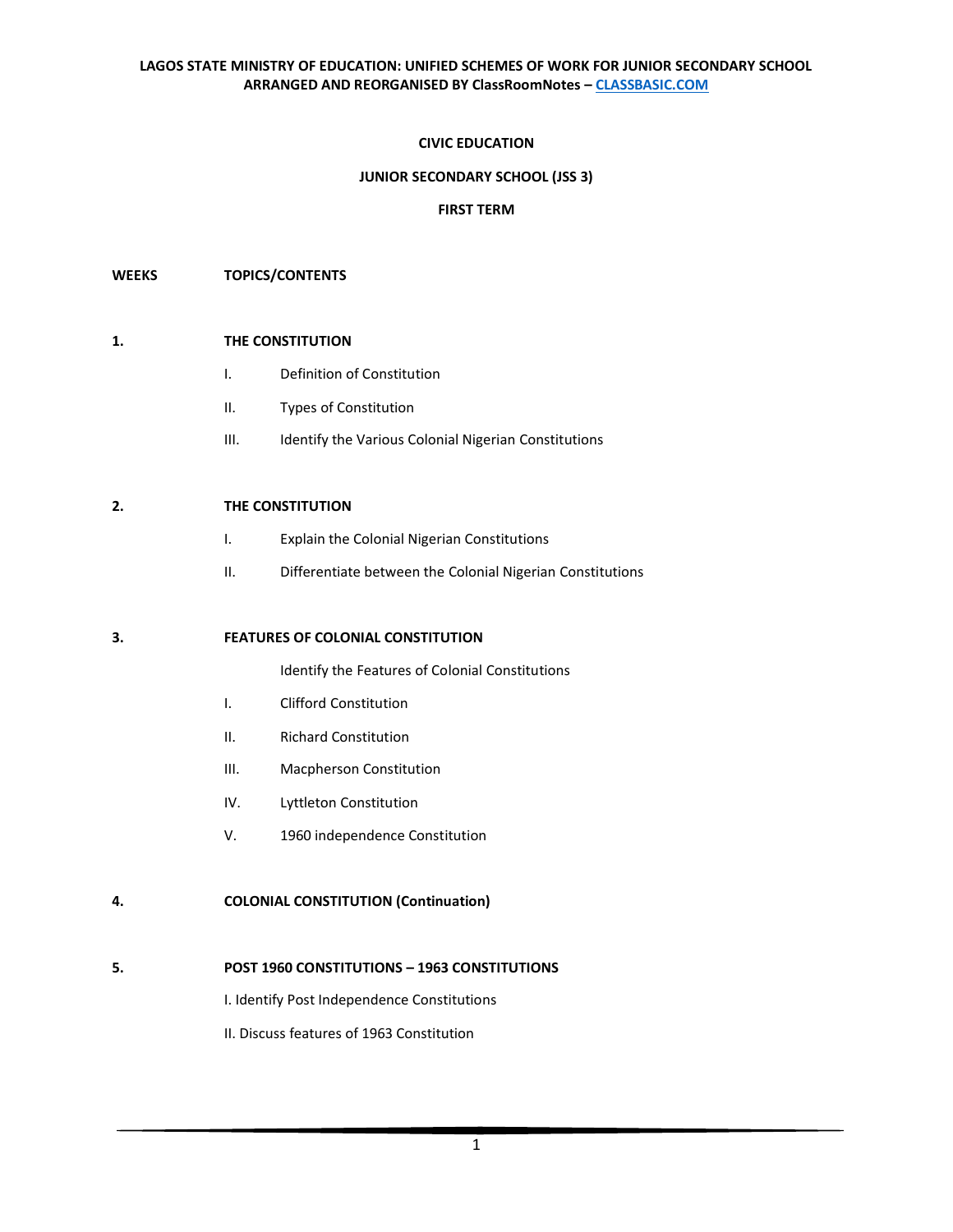# **6. POST 1960 CONSTITUTION**

- I. Identify Republican Constitution
- II. Discuss Features of 1963 Constitution

# **7. POST 1960 CONSTITUTION**

#### **PRESIDENTIAL CONSTITUTION**

- I. 1979, 1987, 1999 Presidential Constitution
- II. Explain the Different Presidential Elections
- III. Elements of Each of the Constitutions

# **8. 1960 CONSTITUTIONS**

- I. Identify the Features of Post Independence
- II. Discuss the Elements of each of the Post Independent Nigeria Constitutions

# **9. SUPREMACY OF THE CONSTITUTION**

- I. Explain the Meaning of Supremacy of the Constitution
- II. Analyze Why/Reasons the Constitution is Supreme

# **10. SUPREMACY OF THE CONSTITUTION (Continuation)**

**11. REVISION**

# **12. EXAMINATION**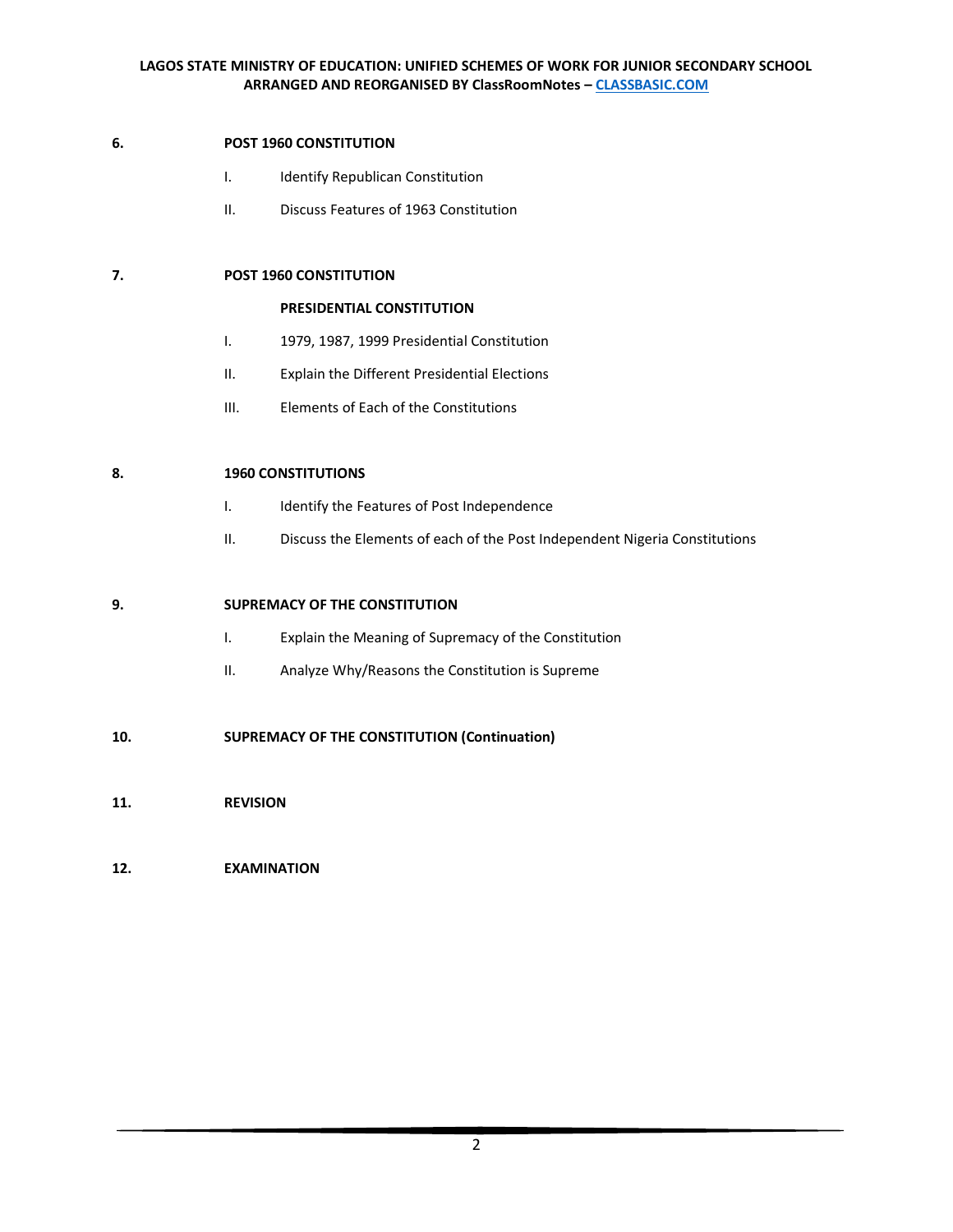# **CIVIC EDUCATION**

## **JUNIOR SECONDARY SCHOOL (JSS 3)**

## **SECOND TERM**

#### **WEEKS TOPICS/CONTENTS**

#### **1. NATIONAL VALUES**

#### **RIGHT ATTITUDES TO WORK**

- I. Explain the Meaning of Right Attitude to Work
- II. State the Attributes of Right Attitude to Work
- III. Identify Rewards for Right Attitude to Work

#### **2. RIGHT ATTITUDE TO WORK**

- I. Outline the Importance of Right Attitude to Work
- II. Discuss the Consequences of not having the Right Attitude to Work

### **3. RIGHT ATTITUDE TO WORK (Continuation)**

#### **4. COMMUNAL SERVICES**

How to Work Together in a Cooperative Manner to Improve the Society

#### **5. NEGATIVE BEHAVIOR**

- I. Explain the Meaning of Negative Behaviors
- II. State Examples of Negative Behaviors, e.g. Drug Addiction, Cultism, Disregard for Time, Ostentations Living, etc.
- III. Explain the Examples Outlined

#### **6. NEGATIVE BEHAVIOR (Continuation)**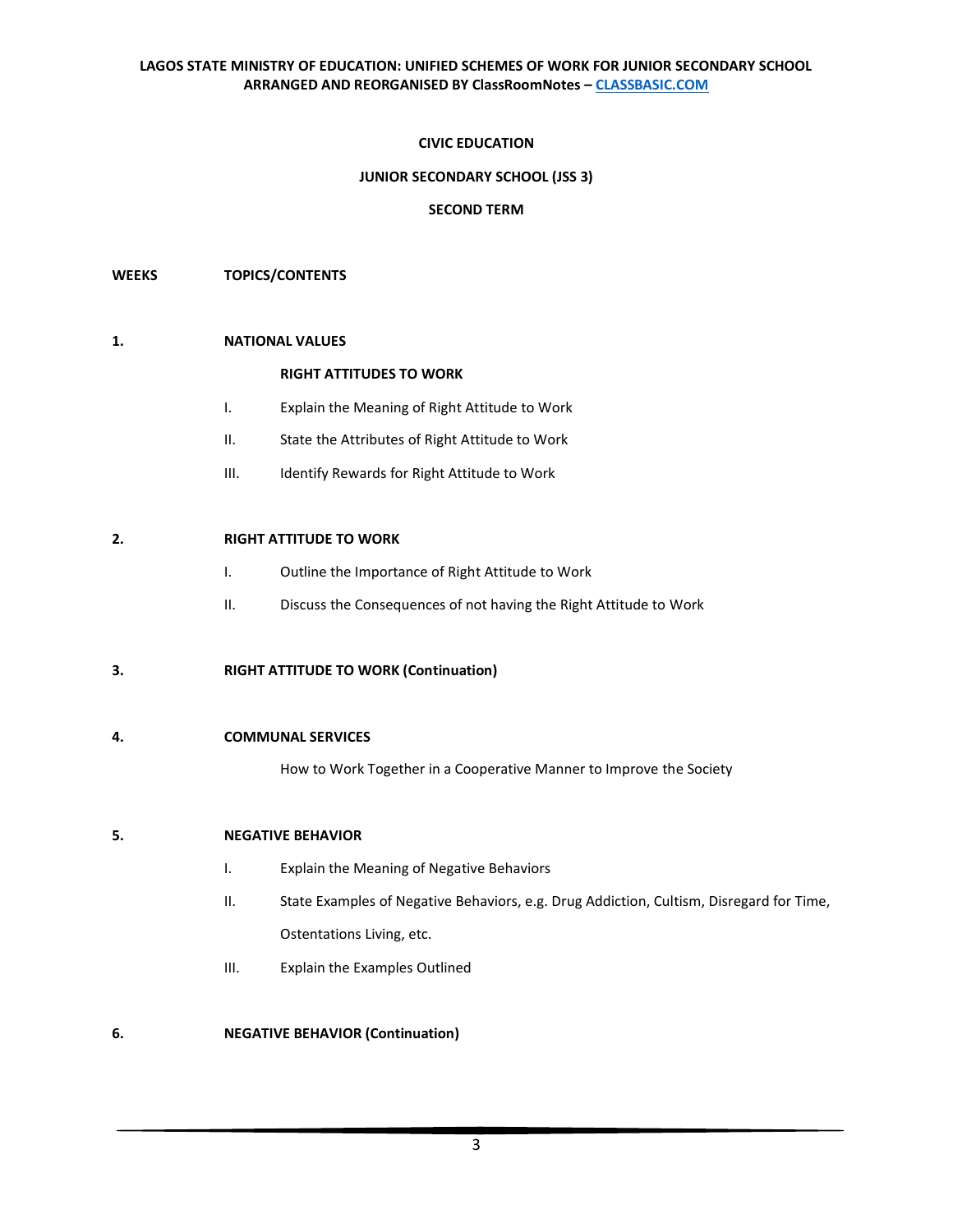# **7. DRUG ABUSE/TRAFFICKING**

- I. Explain the Meaning of Drug Abuse
- II. State the Effects of Drug Abuse on the Society

# **8. EXAMINATION MALPRACTICES**

- I. Explain the Meaning of Examination Malpractices
- II. Mention Types/Forms of Examination Malpractices and Its Effects

# **9. | 10. REVISION**

# **11. | 12. EXAMINATION**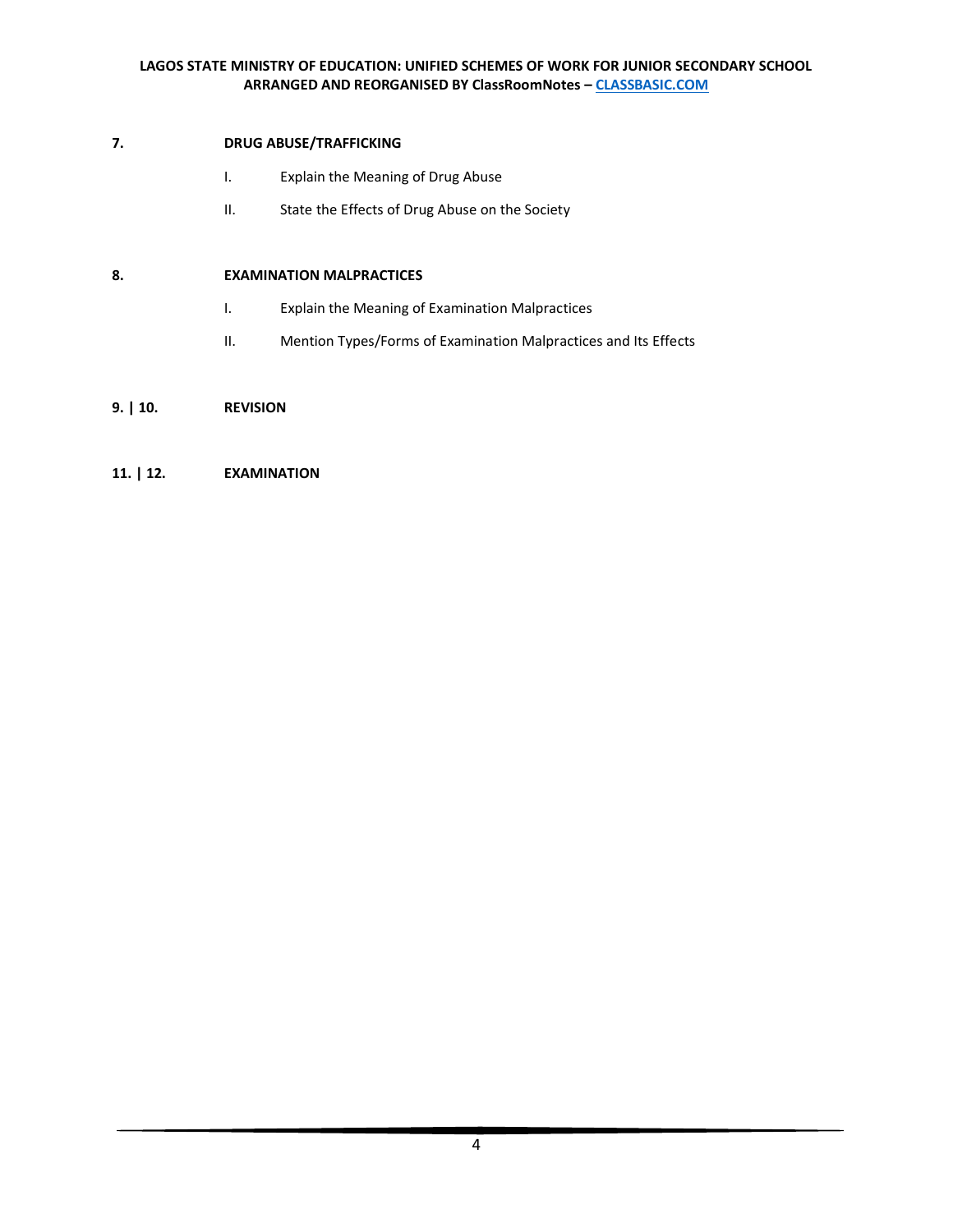### **CIVIC EDUCATION**

## **JUNIOR SECONDARY SCHOOL (JSS 3)**

#### **THIRD TERM**

#### **WEEKS TOPICS/CONTENTS**

#### **1. ELECTIONS**

- I. State the Meaning of Elections
- II. Mention the Types of Elections

#### **2. IMPORTANCE OF ELECTION**

- I. Outline the Importance of Elections
- II. Explain/Describe the Importance of Election in Democratic Society

#### **3. ELECTORAL BODIES IN NIGERIA**

- I. Identify the Electoral Bodies in Nigeria INEC, SIEC
- II. Composition and Roles
- III. Explain Their Functions

## **4. FREE AND FAIR ELECTIONS**

- I. Explain the Meaning of Free and Fair Elections with Examples
- II. State the Importance Need for Free and Fair Elections in Nigeria

#### **5. ELECTORAL MALPRACTICES IN NIGERIA**

- I. Explain the Meaning of Electoral Malpractices
- II. Mention the Forms of Electoral Malpractices
- III. Outline the Causes of Electoral Malpractices

#### **6. WAYS OF PREVENTING ELECTORAL MALPRACTICES IN NIGERIA**

List the Ways of Preventing Electoral Malpractices